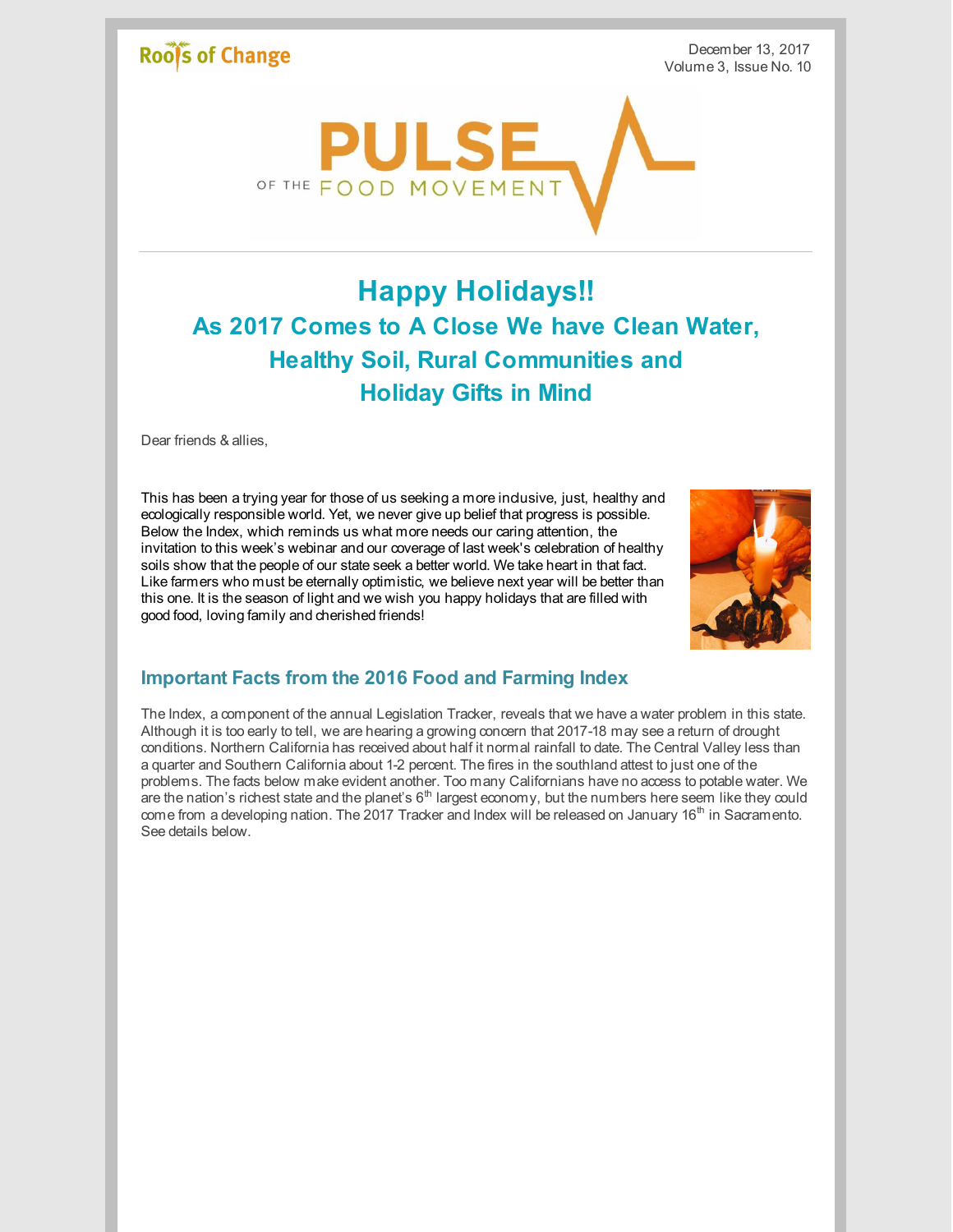Percentage of K through 12 schools that don't meet state standards for providing clean drinking water:

> Average amount of annual income that farm worker communities, primarily Latino, spend on bottled water:

Number of Californians who don't have access to clean water:

California county with the most public water systems that fail to meet federal drinking water standards: Tulare

# **CALIFORNIA FOOD AND FARMING INDEX**

#### **Join us on January 16, 2018 for the release of the 2017 Index, Legislation Tracker & Legislators Scorecard!**

We'll also be announcing two Food and Agriculture Policy Champions who are doing their part to make California healthy and resilient.

**RSVP for the Legislative Tracker Release Party in [Sacramento,](https://www.eventbrite.com/e/2017-legislative-tracker-release-party-tickets-38416857856) January 16, 2018.**

#### **In Case You Missed California Soils Week**

Last week California held its first annual celebration of healthy soil. California is committed to soil because it offers an array of benefits: higher yields of more nutritious food; better absorption and retention of precipitation; less water and air pollution and capture and retention of atmospheric carbon dioxide (CO<sup>2</sup>), which is one of the three most powerful greenhouse gases causing global warming. Dr. Rattan Lal, a renown soil scientists, estimates that healthy soils could capture 50 parts per million of the excess CO<sup>2</sup>. If we did that it would lower the current CO<sup>2</sup> level back down to 350 ppm, which is where we need to be to halt climate chaos. Through its Healthy Soils Initiative and legislation, California is the first state in the nation to make grants available to farmers to improve soil quality. See the links below to learn some of the interesting events and remarks from those working to save our soils.



Tuesday morning compost drop to State [Legislators](https://www.facebook.com/rootsofchange/posts/10154938243760877) in the Capitol



Video of farmer Rich Collins on What [Farmers](https://www.facebook.com/michael.r.dimock/videos/10156128983008394/) Can Do For Us All



[Wednesday](https://www.facebook.com/rootsofchange/posts/10154938777785877) Tour of Recology **Compost Facility Near Winters** Where Falcons and Windrows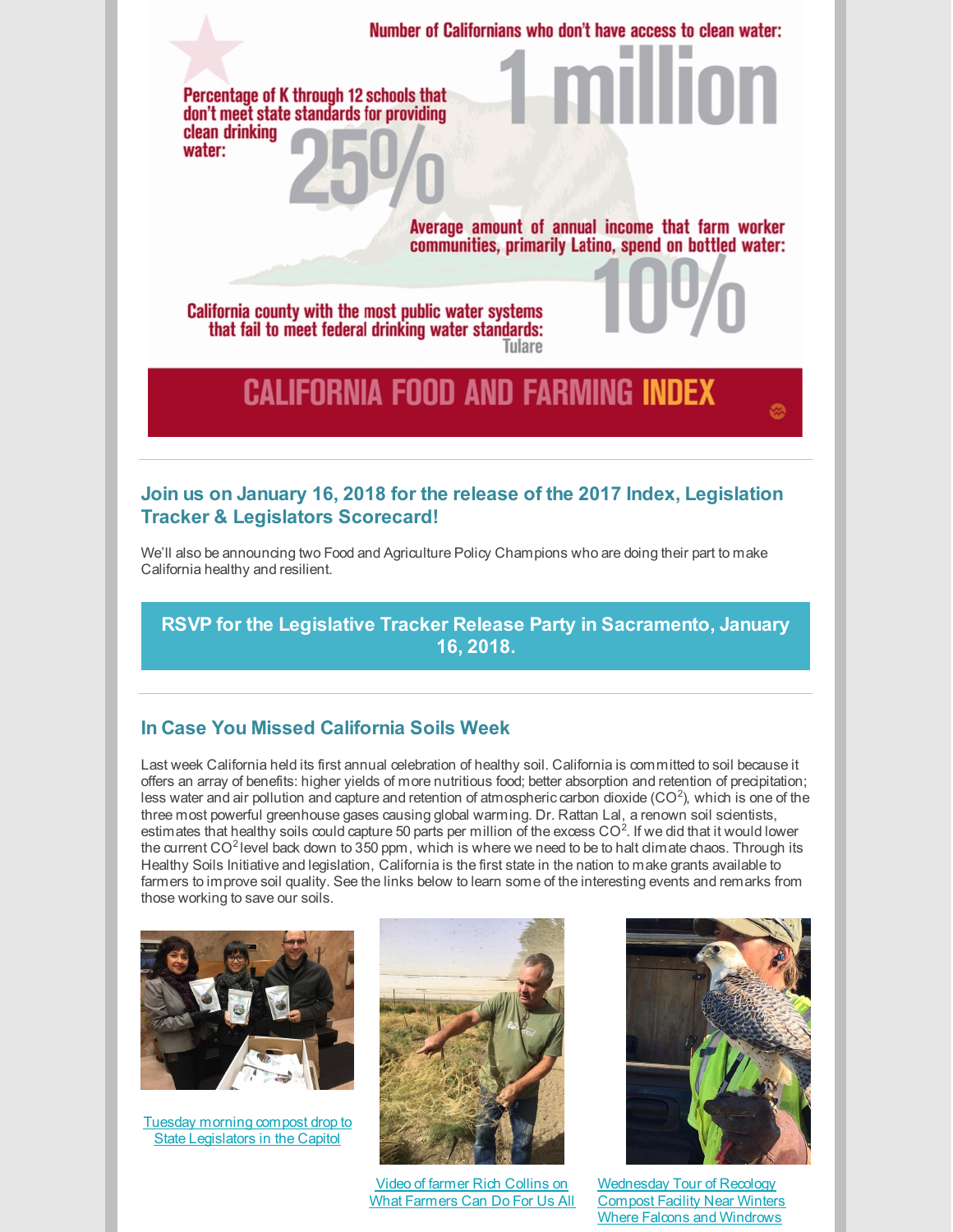Meet



[Wednesday](https://www.facebook.com/rootsofchange/posts/10154940605410877) Tour of Sierra Orchard to See How One Farm Uses and Makes Compost to Keep their Walnut Trees Thriving



1-minute Video [Explanation](https://www.facebook.com/rootsofchange/videos/10154941356405877/) of CA Health Soils Program by CDFA Deputy Secretary Jenny Lester **Moffitt** 

#### **DON'T MISS IT: ROC-CDPH Webinar**

#### **Strategies to Improve Healthy Food Access In Rural Communities Friday December 15, 1-2:30 pm PST**

Please join us for a webinar sponsored by the CA Department of Public Health. The intention is to help local health departments, organizers and advocates to learn about three successful programs in the state that improve nutrition access. Rural California communities, from which our state and nation are fed, sadly suffer some of the highest rates of food insecurity and diabetes. Presenting will be Cathryn Couch from the Ceres Community Project, Daniel Hartwig and Peter Allbright from Woolf Farming Company and Melita Love of Farm to Pantry. You must register to participate. Click on the link below to register.

**Register for ROC-CDPH Webinar: Strategies to Improve Healthy Food Access in Rural [Communities](https://attendee.gototraining.com/r/5098809639220693249)**

#### **A Great Gift for Your Holiday Giving: Don't Miss Out on Our Beautiful Shirt!**

Hear Ye Hear Ye: We need your support to make the changes we all want in our food system! **Donors of \$75 or more** will receive a beautiful Roots of Change Tee with the slogan: **Vote for your food!**

IMPORTANT: On the PayPal payment page, see the field below your \$100 or more amount that says "Write a Note *(optional)". In that field, please stipulate Male or Female cut and size (XL, L, M, S). Thank you!*

**[Donate](http://www.rootsofchange.org/get-involved/donate/) Here**